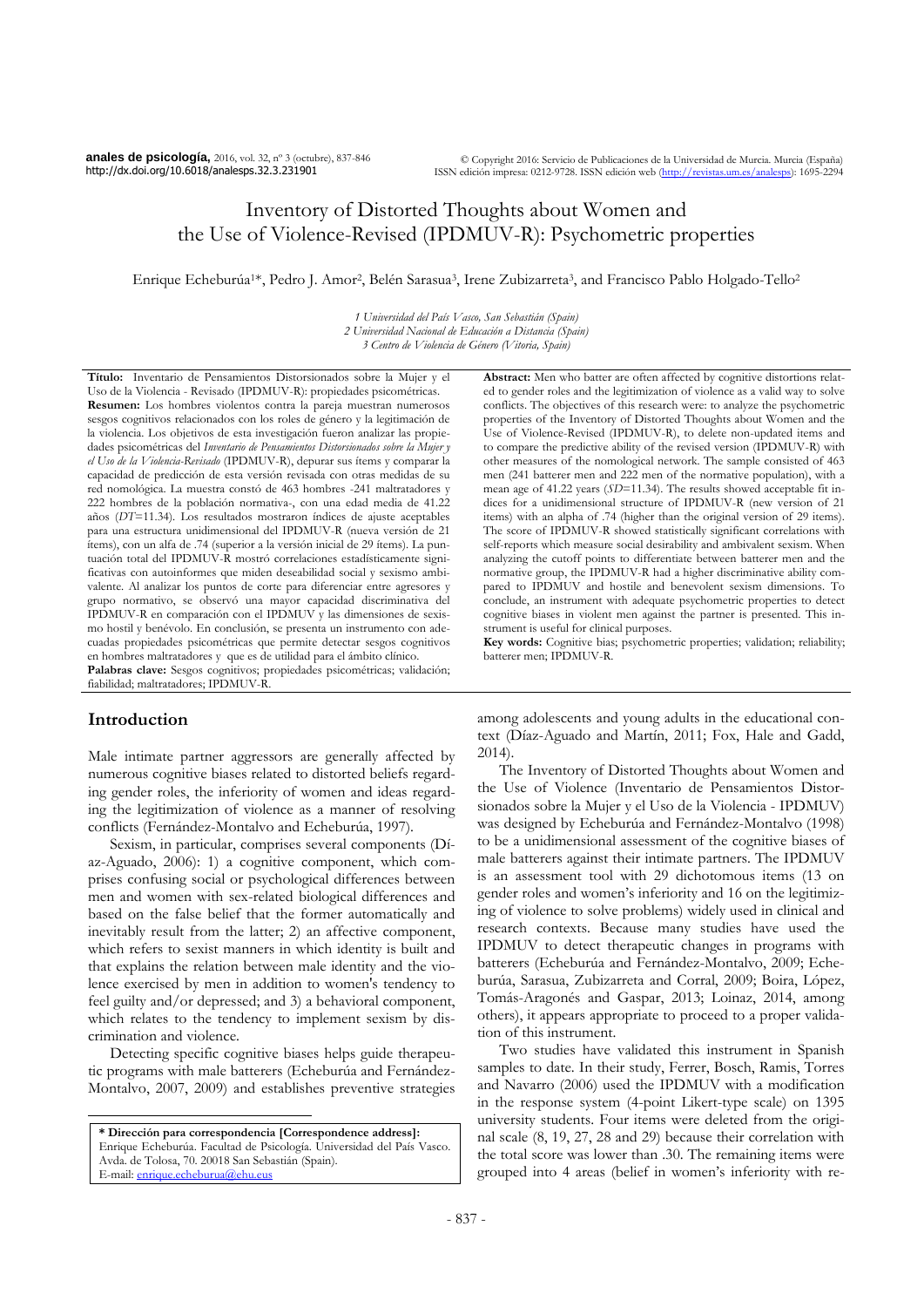spect to men, stigmatization of female victims of abuse, acceptance of violence as a valid manner in which to solve problems, and minimization of the issue regarding violence against women and aggressor exoneration), with an overall reliability of the scale at .85 (Cronbach's Alpha). The primary limitation of this study is that the sample exclusively comprised university students with a mean age of 23 years, and nearly two-thirds were women (64.4%). Therefore, the results are not strictly generalizable when using the scale in treatment programs for abusers, who are exclusively older men and use or have used violence against a partner.

A new validation, conducted on 180 intimate partner aggressors in prison, was recently conducted (Loinaz, 2014). This study utilized a Likert-type response format. In addition, some items were deleted, either because of their low factorials loads, their low contribution to scale consistency (7, 8, 19 and 28), or their confusing phrasing (27). The study also proposed a factorial solution similar to the solution of the study by Ferrer et al. (2006). Overall scale reliability was .76 (Cronbach's alpha). This study presents a number of limitations: The sample solely comprised imprisoned aggressors, which constitutes a small (prisoners who have committed more serious offenses), non-representative portion of all intimate partner aggressors; there is no control group of men in the general population, which hampers determining what is specific to male aggressors; social desirability has not been monitored; and convergent validity has not been established by including other assessment instruments in the field.

Therefore, the current study has the following objectives: a) to analyze the factorial structure of the IPDMUV (the original version, which comprises 29 binary items); b) to revise and update the wording of some items of the IPDMUV that are inappropriate or have become irrelevant after more than 15 years since the publication of the original version to provide the revised scale (IPDMUV-R) with appropriate psychometric properties; c) to contrast the predictive capacity of the IPDMUV with other measures of its nomological network; and (d) to provide preliminary criteria for interpreting the scale scores according to the cognitive biases the inventory measures in two samples of men (intimate partner aggressors and a normative group with similar sociodemographic characteristics).

## **Method**

#### **Participants**

A total of 463 men, aged between 17 and 69 years ( $M =$ 41.22 and  $SD = 1134$ ), participated in this research study. Of the participants, 241 were aggressors who were sent or went voluntarily to a psychological treatment program for men who practice violence against their partners. The program was in the Center of Psychological Assistance for Family and Sexual Violence of the Provincial Council of Alava (Basque Country, Spain) [Centro de Asistencia Psicológica para la Violencia familiar y Sexual de la Diputación Foral de Álava] and lasted from January 2013 to January 2015 (52.1% of the sample,  $M = 41.80$  and  $SD = 10.52$ ). The remaining 222 participants were men in the normative population  $(47.9\%, M =$ 40.60 and  $SD = 12.17$ ) who were recruited during these same dates.

#### **Instruments**

*- Inventory of Distorted Thoughts about Women and the Use of Violence* (IPDMUV; Echeburúa and Fernández-Montalvo, 1998). This instrument comprises 29 binary items that help identify irrational beliefs in aggressors related to gender roles and the alleged inferiority of women to men (13 items). This instrument also helps to identify the use of violence as an acceptable manner with which to solve conflicts (16 items). Test scores may range between 0 and 29 points. A higher score indicates a greater number of cognitive distortions regarding women and the use of violence*.*

*- Ambivalent Sexism Inventory* (ASI; Glick and Fiske, 1996; Spanish version by Expósito, Moya and Glick, 1998). This instrument comprises 22 items that assess two dimensions: *hostile sexism* (11 items, ranging from 0 to 55 points), which is characterized by prejudiced attitudes and discriminatory behavior based on the alleged inferiority of women to men, and *benevolent sexism* (11 items, ranging from 0 to 55 points), characterized by an apparently non-prejudiced attitude that describes women as frail and requiring care and protection. Each item was answered on a Likert-type scale ranging from 0 ("completely disagree") to 5 ("completely agree"). Higher scores indicate a greater amount of sexism. The ASI showed good psychometric properties in the Spanish version, with a Cronbach's alpha for the total score at .90 and at .89 and .86 for the hostile and benevolent sexism subscales, respectively (Expósito et al., 1998). The Spanish version of the ISA, which is characterized by transcultural invariance, has recently shown good psychometric properties in a sample of 520 Catalonian university students (León-Ramírez and Ferrando, 2014).

*- Social Desirability Scale* (SDS; Crowne and Marlowe 1960; Spanish version by Ferrando and Chico, 2000). The SDS comprises 33 items that evaluate the tendency to voluntarily distort one's image to "pretend" or "look good." The C form of the scale (Reynolds, 1982), which comprises 13 items with a True/False (1 = true;  $0 =$  false) response format and presents acceptable reliability levels ( $r_{KR-20}$  = .76), was used in this research study. C form scores range from 0 to 13 points. In this version, Items 1, 2, 3, 4, 6, 8, 11 and 12 are inversely scored. Higher scores indicate a greater social desirability.

#### **Procedure**

The intimate-partner-aggressor group completed all assessment tests during two sessions prior to the onset of psychological treatment. Simultaneously, a normative group of men who do not use violence against their partners and with socio-demographic variables (geographic area, age, socioec-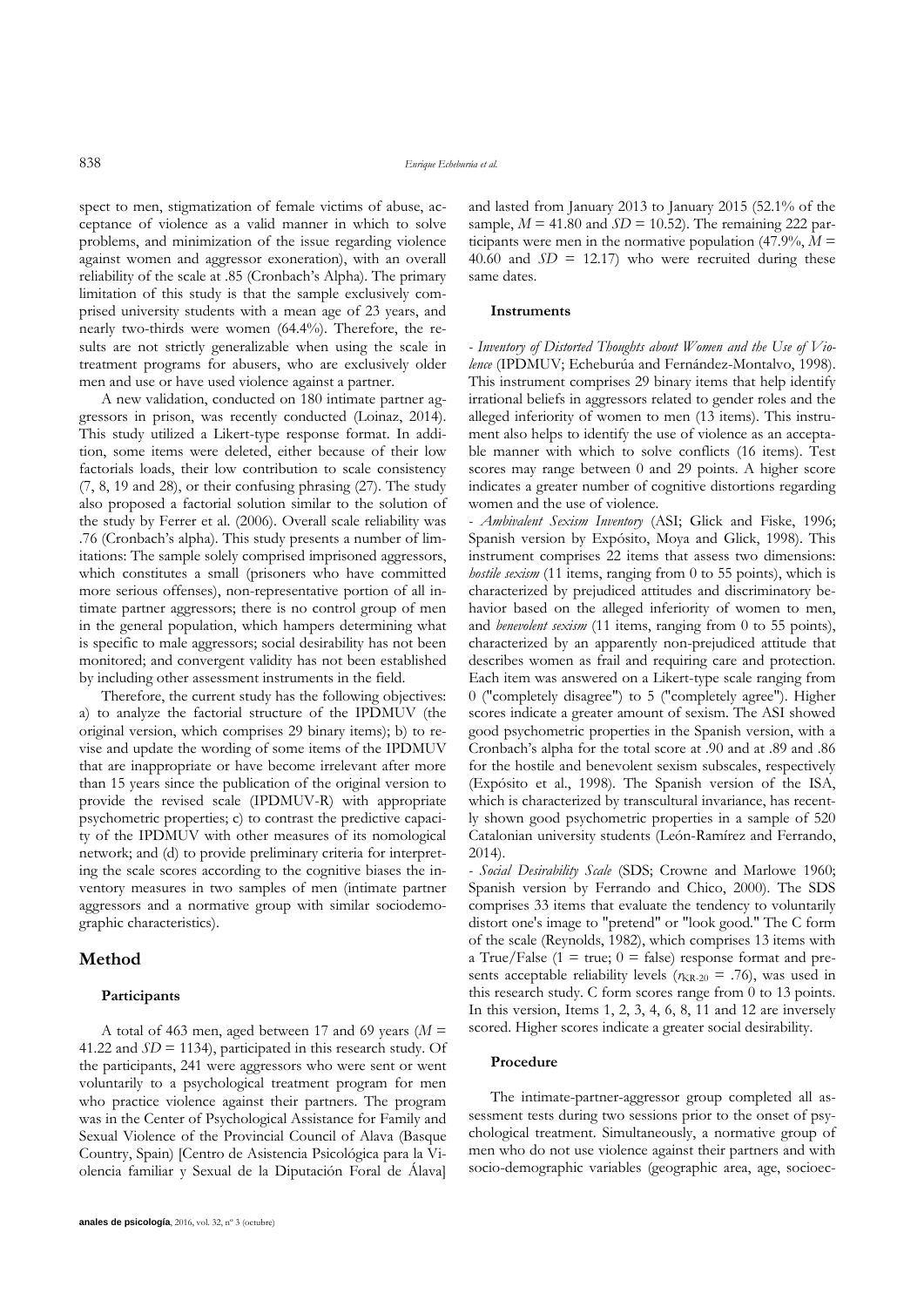onomic level and academic level) matching those of the group of aggressors was sought. All participants signed an informed consent form before completing the tests.

Only those aggressors who responded to all of the items in the IPDMUV were included in the study. In addition, 51 of the 241 aggressors responded to the ASI and SDS to analyze the convergent validity of the IPDMUV and check the influence of social desirability. Similarly, those men in the normative group who answered all of the items on the IPDMUV, ASI and SDS were included in the study.

#### **Statistical and psychometric analysis**

*IPDMUV dimensionality* (29-item version) was studied using the FACTOR (Lorenzo-Seva and Ferrando, 2006) and LISREL (Jöreskog and Sörbom, 1996) programs; Exploratory Factorial Analysis (EFA) was conducted, and factorial loads, residuals and modification indexes were studied. In addition to these statistical results, theoretical criteria were considered during the item review process. The revised version of this inventory comprised 21 items (see Appendix). Subsequently, the *dimensionality of the final version* (IPDMUV-R) was studied using Confirmatory Factorial Analysis (CFA); given the nature of the data, tetrachoric correlations and the unweighted least squares (ULS) estimation method were used (Yang-Wallentin, Jöreskog, and Luo, 2010; Morata and Holgado, 2013). Additionally, the *discriminative capacity of selected items* was studied by comparing the two groups (aggressors and the normative group) using  $\chi^2$  (statistical significance) and Hedges' *g* (effect size) statistics. Then, the *basic psychometric properties* (mean, standard deviation, asymmetry, Kurtosis and Cronbach's alpha) of the IPDMUV (the original and the 21-item revised version), the ASI and the SDS were analyzed for both samples, aggressors and the normative group. The concurrent validity of the IPDMUV-R with the ASI and the SDS was studied by calculating Pearson's Correlation Coefficient. Finally, cut-off points were studied to differentiate between aggressors and non-aggressors (normative group) using the analysis of the ROC curve (Receiver-Operating Characteristics) of the IPDMUV (original and revised version), and the IPDMUV-R was compared using the rest of the instruments. Discriminant analysis was also applied to evaluate the discriminative capacity of the variables assessed—cognitive distortions (IPDMUV-R), sexism (ASI) and social desirability (SDS)—in the group of aggressors and in the control group. The statistical programs FACTOR 10.3.01, SPSS 19 and LISREL 8.71 were used.

#### **Results**

### **Dimensional and structural analysis of the Inventory of Distorted Thoughts about Women and the Use of Violence**

An EFA was conducted using the FACTOR program to complete a preliminary study on the dimensionality of the IPDMUV. The results suggested the existence of a factor associated with distorted beliefs regarding women and the use of violence. From this information and given that the theoretical model was known, a model defined by a single dimension, related to the cognitive biases described above and comprising the 29 items from the original inventory, was tested using CFA. However, the post fit indexes for this 29 item, one-dimensional model were not acceptable:  $\chi^2$  (*df* = 377*; p =* .0001) = 11349.68; RMSEA (Root Mean Square Error of Approximation) = .25 (the  $90\%$  confidence interval ranged between .25 and .25); SRMR (Standardized Root Mean Square Residual) = .15; GFI (Global Fit Index) = .82; AGFI (Adjusted Goodness of Fit Index) = .80; CFI (Comparative Fit Index) =  $1.00$ ; NFI (Normed Fit Index) =  $1.00$ ; and NNFI (Non-Normed Fit Index)  $= 1.00$ . These results suggest the necessity to revise and analyze the items of this instrument.

To do so, the 29 integrating elements were analyzed from two perspectives: statistical (analyzing their factorial loads, residuals and modification indexes using the FAC-TOR and LISREL programs) and theoretical (reviewing the items' content and adequacy). After revising the 29 items, eight of those items (12, 14, 17, 19, 21, 26, 27 and 28) were discarded.

Specifically, the EFA showed that the eight deleted items lacked or had extremely low commonality (Item  $26 = .055$ ) with respect to the latent variable. The eight items also showed extremely low factorial loads (approximately .02), except for Item 26, which had a factorial load of 0.142. Moreover, when analyzing the completely standardized CFA solution, Items 19 and 27 showed an inverse relation to the latent variable. When revising their content (*Most men who assault their partners think that their behavior is justified* [19] and *When your neighbors are fighting, you have a responsibility to intervene*  [27]), it became evident that rather than evaluating cognitive distortions, the wording evaluated knowledge regarding aggressors' beliefs with respect to their violent behavior (Item 19) or the expected civic behavior that may be conditioned by circumstances (Item 27).

Similarly, after analyzing the contents of the other items to be deleted, it was noted that Item 12 (*If a woman has money, there is no reason for her to endure a violent relationship)* is a complex question with multiple interpretations and that Item 28 refers primarily to a legal issue rather than a distorted thought (*It is always a criminal offense for a man to hit a woman.*). In addition, Item 14 (*If a kid hits your child, your child must react in the same way*), Item 17 (*Sometimes it is necessary to slap people*) and Item 21 (*Sometimes it is necessary to spank [a child]*) share specific content and are not clearly related to the latent variable. The analysis of modification indexes showed that Item 21 had a high correlation pattern with the errors of Items 14 and 17. Furthermore, the percentage of affirmative responses on these three items was higher in the normative group than in aggressors, identifying significant differences in Items 14 and 17, with a phi coefficient of .115 and .106, respectively. Finally, after analyzing the residuals and the modification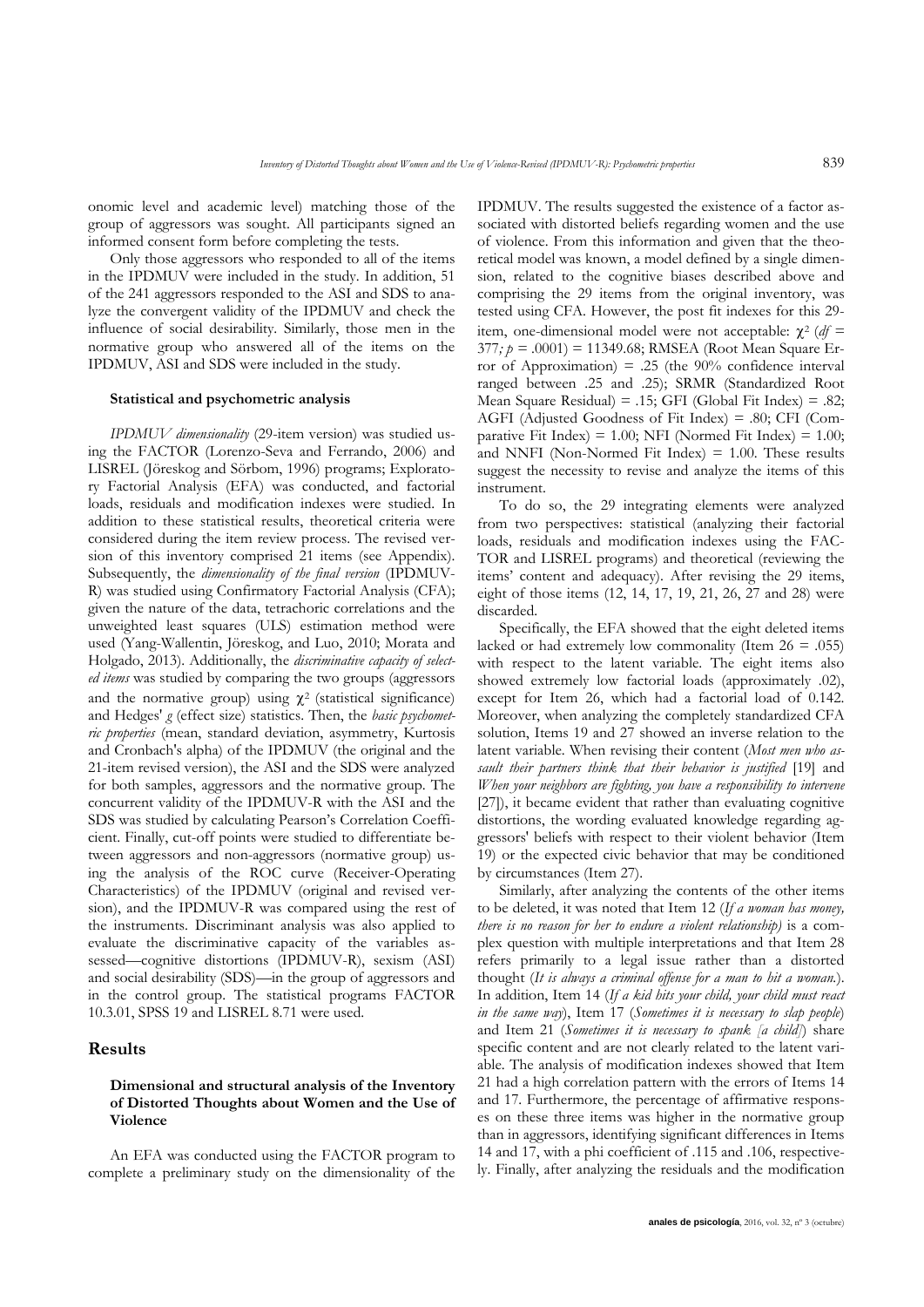indexes, it was noted that Item 26 (*Women also often hurt their partners*) had an extremely high correlation pattern with element errors (5, 9, 10, 11, 12 and 21).

### **Dimensional and structural analysis of the new version of the IPDMUV (IPDMUV-R) and item discriminative capacity**

After revising the IPDMUV, the new instrument (IPD-MUV-R) comprised 21 items (1, 2, 3, 4, 5, 6, 7, 8, 9, 10, 11, 13, 15, 16, 18, 20, 22, 23, 24, 25 and 29). Acceptable fit indexes resulted from the analysis of the one-dimensional structure of the IPDMUV-R using CFA:  $\chi^2$  (*df* = 189*; p* =  $.0001$ ) = 573.66; RMSEA = .066 (with a confidence interval of 90%, which ranged between .060 and .073); SRMR  $=$ .062; GFI = .94; AGFI = .93; IFC = 1.00; NFI = 1.00; and  $NNFI = 1.00.$ 

Moreover, most items of the 21 included in the IPD-MUV-R distinguished between aggressors and the normative population (a higher percentage of affirmative responses on each item indicated a greater likelihood of belonging to the aggressor group). Item 20 was the item with the greatest discriminative capacity (large magnitude), followed by Items 4 and 11 (average magnitude) and Items 3, 6, 7, 8, 9, 10, 13, 15, 16, 22, 23 and 29 (with small or nearly average magnitudes). Finally, six items that did not discriminate statistically between aggressors and the normative population were identified (Items 1, 2, 5, 18, 24 and 25). However, these items were retained to maintain the psychological consistency of the instrument and because of their relevance from the perspective of clinical intervention (see Tables 1 and 2).

#### **Study and comparison of the basic psychometric properties of the IPDMUV, IPDMUV-R, ASI and SDS**

Although both versions of the IPDMUV (29 items and 21 items) helped discriminate in a statistically significant manner between the aggressors group and the normative group, a greater effect size was observed in the 21-item version (Hedges'  $g = .72$ ) compared to the version with 29 items  $(g = .45)$ . Similarly, the scale of benevolent sexism and the average score also differed in a statistically significant manner and with average magnitude between the aggressors group and the normative group (see Table 3). Conversely, the hostile sexism scale did not differ in statistical significance between these two groups. Finally, the average score on the social desirability scale helped differentiate statistically between the aggressors group and the normative group. The aggressors group scored higher in this dimension than the normative group, with an average magnitude  $(g = .55)$ .

#### **Analysis of concurrent validity of the IPDMUV-R**

The correlations between the IPDMUV-R, the ambivalent sexism dimensions of the scale and the social desirability scale were studied in a subsample of the aggressors group (*n*   $= 51$ ) and the normative group ( $n = 222$ ). Statistically significant correlations were identified between the IPDMUV-R and the ambivalent sexism dimensions in both groups, being higher in the aggressors group (hostile sexism [*r =* .54], benevolent sexism  $[r = .59]$  and average score in sexism  $[r = 10]$ *.*62]) than in the normative group (hostile sexism [*r =* .37], benevolent sexism  $[r = .26]$  and average score in sexism  $[r = .26]$ .37]). By contrast, no statistically significant correlations were identified between the total score in the IPDMUV-R and the Social Desirability Scale, both in the subsample of aggressors  $(r = .10; p = .490)$  and in the normative sample  $(r = .10; p = .10)$ .150).

**Table 1.** Completely standardized solution for the IPDMUV (29 items) and IPDMUV-R (new version with 21 items).

|                          | Completely Standardized Solution |                 |  |  |  |  |  |
|--------------------------|----------------------------------|-----------------|--|--|--|--|--|
| Item                     | <b>IPDMUV</b>                    | <b>IPDMUV-R</b> |  |  |  |  |  |
| $\mathbf{1}$             | .62                              | .31             |  |  |  |  |  |
| $\frac{2}{3}$            | .87                              | .40             |  |  |  |  |  |
|                          | .85                              | .46             |  |  |  |  |  |
| $\overline{\mathcal{L}}$ | .69                              | .49             |  |  |  |  |  |
| 5                        | .79                              | .37             |  |  |  |  |  |
| 6                        | .57                              | .39             |  |  |  |  |  |
| $\overline{7}$           | .38                              | .31             |  |  |  |  |  |
| 8                        | .37                              | .24             |  |  |  |  |  |
| 9                        | .69                              | .41             |  |  |  |  |  |
| 10                       | .68                              | .49             |  |  |  |  |  |
| 11                       | .58                              | .44             |  |  |  |  |  |
| 12                       | .00                              |                 |  |  |  |  |  |
| 13                       | .40                              | .30             |  |  |  |  |  |
| 14                       | .14                              |                 |  |  |  |  |  |
| 15                       | .66                              | .41             |  |  |  |  |  |
| 16                       | .46                              | .35             |  |  |  |  |  |
| 17                       | .27                              |                 |  |  |  |  |  |
| 18                       | .37                              | .24             |  |  |  |  |  |
| 19                       | $-.20$                           |                 |  |  |  |  |  |
| 20                       | .42                              | .32             |  |  |  |  |  |
| 21                       | .36                              |                 |  |  |  |  |  |
| 22                       | .56                              | .41             |  |  |  |  |  |
| 23                       | .66                              | .46             |  |  |  |  |  |
| 24                       | .57                              | .41             |  |  |  |  |  |
| 25                       | .39                              | .29             |  |  |  |  |  |
| 26                       | .48                              |                 |  |  |  |  |  |
| 27                       | $-.22$                           |                 |  |  |  |  |  |
| 28                       | .27                              |                 |  |  |  |  |  |
| 29                       | .57                              | .34             |  |  |  |  |  |

*Note.* IPDMUV = Inventario de Pensamientos Distorsionados sobre la Mujer y el Uso de Violencia.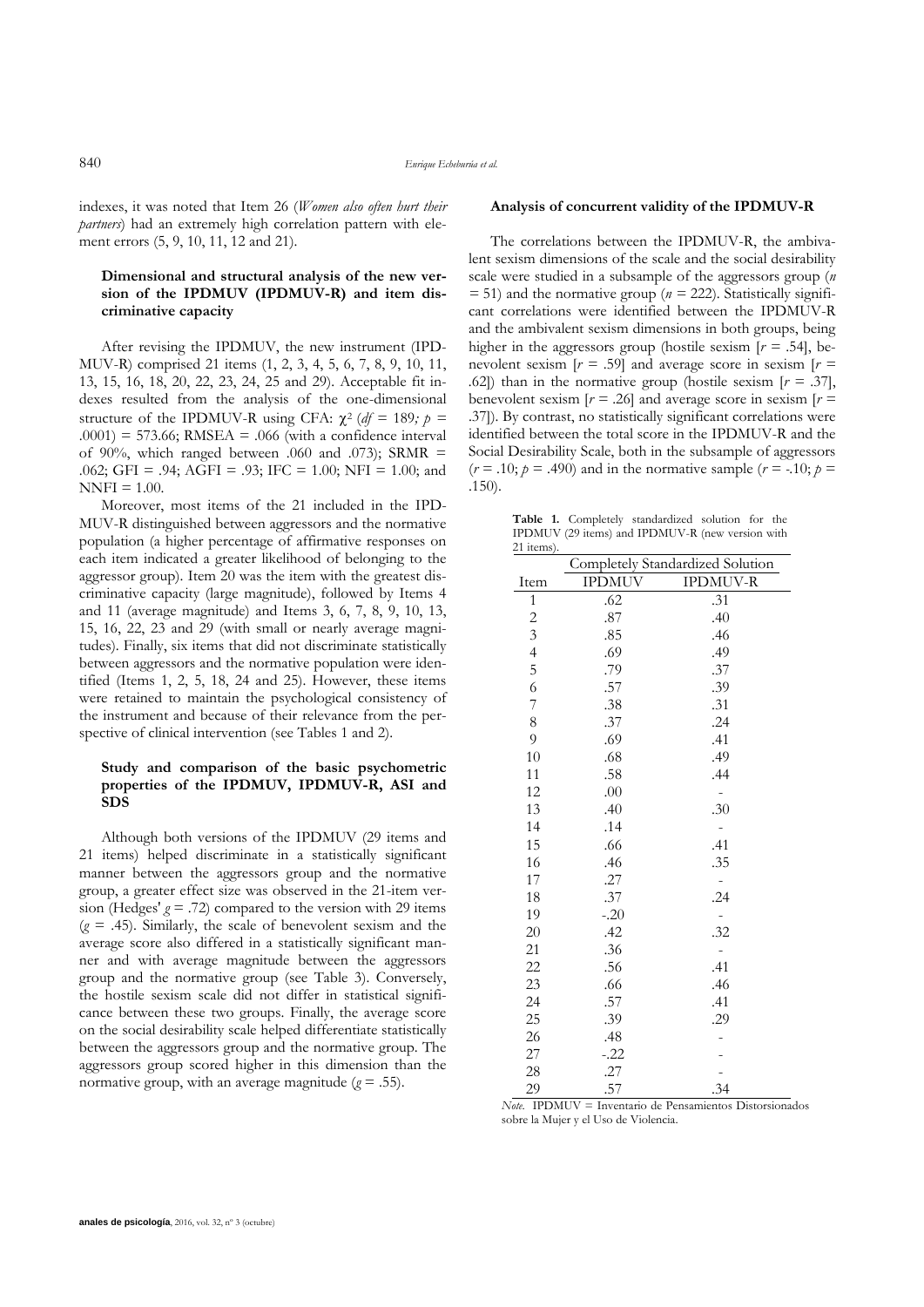**Table 2.** Discriminative capacity of the items of the IPDMUV-R (frequency, percentages, chi-square and effect size).

|                |     | Total         |         | Batterers group | Normative group |               |            |       |          |
|----------------|-----|---------------|---------|-----------------|-----------------|---------------|------------|-------|----------|
| Item           | N   | $\frac{0}{0}$ | $\it n$ | $\%$            | $\it n$         | $\frac{o}{o}$ | $\gamma^2$ | Sign. | Φ        |
|                | 9   | 1.9           | 7       | 2.9             | $\overline{2}$  | .9            | 2.43       | .119  | .073     |
| $\overline{2}$ | 6   | 1.3           | 5       | 2.1             |                 | .5            | 2.38       | .123  | .072     |
| 3              | 11  | 2.4           | 10      | 4.1             |                 | .5            | 6.82       | .009  | .121     |
| 4              | 44  | 9.5           | 40      | 16.6            | 4               | 1.8           | 29.41      | .000  | .252     |
| 5              | 7   | 1.5           | 5       | 2.1             | 2               | .9            | 1.07       | .301  | .048     |
| 6              | 34  | 7.3           | 28      | 11.6            | 6               | 2.7           | 13.5       | .000  | .171     |
|                | 218 | 47.1          | 127     | 52.7            | 91              | 41            | 6.36       | .012  | .117     |
| 8              | 75  | 16.2          | 47      | 19.5            | 28              | 12.6          | 4.04       | .044  | .093     |
| 9              | 15  | 3.2           | 15      | 6.2             | $\overline{0}$  | $\Omega$      | 14.28      | .000  | .176     |
| 10             | 157 | 33.9          | 97      | 40.2            | 60              | 27            | 9.01       | .003  | .140     |
| 11             | 66  | 14.3          | 55      | 22.8            | 11              | 5             | 30.18      | .000  | .255     |
| 13             | 164 | 35.4          | 102     | 42.3            | 62              | 27.9          | 10.47      | .001  | .150     |
| 15             | 33  | 7.1           | 23      | 9.5             | 10              | 4.5           | 4.43       | .035  | .098     |
| 16             | 157 | 33.9          | 94      | 39              | 63              | 28.4          | 5.82       | .016  | .112     |
| 18             | 90  | 19.4          | 41      | 17              | 49              | 22.1          | 1.89       | .169  | $-0.064$ |
| 20             | 160 | 34.6          | 135     | 56              | 25              | 11.3          | 102.35     | .000  | .470     |
| 22             | 132 | 28.5          | 86      | 35.7            | 46              | 20.7          | 12.69      | .000  | .166     |
| 23             | 54  | 11.7          | 43      | 17.8            | 11              | 5             | 18.63      | .000  | .201     |
| 24             | 74  | 16            | 46      | 19.1            | 28              | 12.6          | 3.61       | .058  | .088     |
| 25             | 172 | 37.1          | 92      | 38.2            | 80              | 36            | .23        | .634  | .022     |
| 29             | 219 | 47.3          | 133     | 55.2            | 86              | 38.7          | 12.54      | .000  | .165     |

*Nota*. IPDMUV-R = Inventario de Pensamientos Distorsionados sobre la Mujer y el Uso de Violencia - Revisado. [Inventory of Distorted Thoughts about Women and the Use of Violence – Revised]; Sign. = Significance; Φ = Phi Coefficient (effect size).

#### **Analysis of the ROC curve of IPDMUV and IPD-MUV-R**

Cut-off points were studied to differentiate between aggressors ( $n = 241$ ) and the normative group ( $n = 222$ ) using the analysis of the ROC curve of the IPDMUV. When comparing both versions (the IPDMUV with 29 items and the IPDMUV-R with 21 items), the IPDMUV-R had greater discriminative capacity. Specifically, the IPDMUV-R has a greater area under the curve (.699,  $p = .000$ , with a 95% confidence interval ranging from .652 to .747) than the IPD-MUV with 29 items (.627, *p* = .000, with a 95% confidence interval ranging from .577 to .678). Figure 1 shows the superimposed ROC curves for the two versions of this instrument. Finally, Table 4 outlines the various descriptive indexes to define cut-off points. Thus, with a cut-off point set at 5, the IPDMUV-R correctly classified 58% of the aggressors and 15% of participants in the normative population. That is to say, the IPDMUV-R would classify 174 participants correctly (141 true positive and 33 true negative), whereas there would be 100 false negatives and 189 false positives. By contrast, with a cut-off point set at eight, the IPDMUV-R correctly classified 85% of the aggressors but only 3% of the participants in the normative population. In brief, giving priority to sensitivity, setting the cut-off point at eight would be appropriate because in this context, it is important to detect potential aggressors to intervene in their cognitive distortions.

#### **Comparison of different predictors to distinguish aggressors from non-aggressors**

The ROC curve of different predictors: The IPDMUV-R, hostile sexism and benevolent sexism on the ASI and total score for the scale of social desirability in a subgroup of aggressors ( $n = 51$ ) and in the normative group ( $n = 222$ ) were analyzed. The IPDMUV-R had higher discriminative capacity than all predictors, followed by benevolent sexism and social desirability. Specifically, the area under the curve of the IPDMUV-R was .741,  $p = .000$  (with a 95% confidence interval ranging from .665 to .818). The area under the curve of benevolent sexism was .659,  $p = .000$  (with a 95%) confidence interval between .566 and .753), and the average score for sexism leaves an area under the curve of .614,  $p =$ .011 (with a 95% confidence interval between .522 and .706). Social desirability leaves an area under the curve of .644,  $p =$ .001 (with a 95% confidence interval between .558 and .730). By contrast, the predictive capacity of hostile sexism was not statistically significant, leaving an area under the curve of .542,  $p = .354$ ) (with a 95% confidence interval ranging from .457 to .626).

Finally, the discriminative capacity of different predictors (IPDMUV-R, ASI-hostile, ASI-benevolent and SDS) was assessed in the aggressors group and in the control group. The discriminant function was significant ( $\chi^2$  [df = 4*; p* = .000] = 60.48), and a canonical correlation of .45 was obtained. It was observed that the total score on the IPDMUV-R (.75) was the variable that largely defined the discriminant function, followed by the benevolent sexism (.50) and social desirability (.42) dimensions from the matrix structure. By con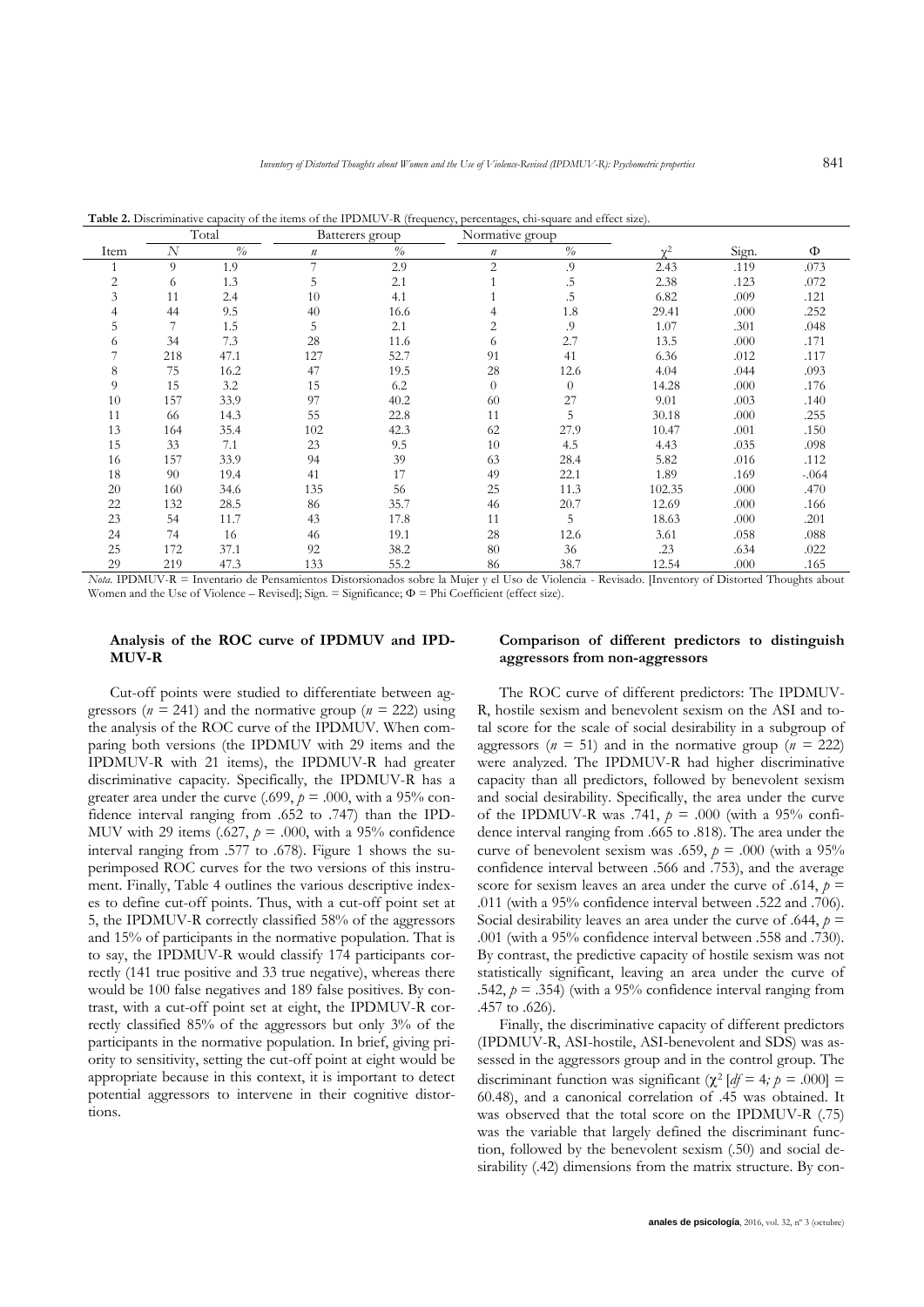trast, the hostile sexism dimension had little in common with the discriminating function (.10). Using these predictors,

11.66

Skewness .25 -.23 .25<br>Kurtosis -81 -1.19 -.71

Cronbach's alpha  $.84$  .88  $.82$ 

19.26 10.42

Skewness .22 -.24 .30<br>Kurtosis -87 -1.05 -73 Kurtosis -.87 -1.05 -.73<br>Cronbach's alpha - .91 - .92 - .90

> 6.26 3.16

Skewness -.10 -.29 -.11<br>
Kurtosis -.77 -.59 -.82 Kurtosis -.77 -.59 -.82<br>Cronbach's alpha -.77 -.78 -.78 -.76

Kurtosis -.81 -1.19

 $13.53$ <br>-.23

22.78  $11.41$ <br>-.24

7.63  $3.21$ <br> $-.29$  75.8% of the cases (68.6% of the aggressors and 77.5% of the normative group) were correctly classified.

|                     |                                                      | <b>Batterers</b> |                          |           |             | $g$ de Hedges |       |
|---------------------|------------------------------------------------------|------------------|--------------------------|-----------|-------------|---------------|-------|
|                     | Total<br>$(N = 463)$                                 |                  | Normative                | $\bar{t}$ |             | 95% IC        |       |
|                     |                                                      | $(n=241)$        | $(n = 222)$              | (sign.)   |             | Lower         | Upper |
| IPDMUV (29-items)   |                                                      |                  |                          |           |             |               |       |
| $\boldsymbol{M}$    | 8.11                                                 | 8.90             | 7.24                     | 4.89      | .45         | .27           | .64   |
| SD                  | 3.75                                                 | 3.93             | 3.35                     | (.000)    |             |               |       |
| Skewness            | .63                                                  | .37              | .93                      |           |             |               |       |
| Kurtosis            | .35                                                  | $-.10$           | 1.56                     |           |             |               |       |
| Cronbach's alpha    | .71                                                  | .72              | .68                      |           |             |               |       |
| IPDMUV-R (21-items) |                                                      |                  |                          |           |             |               |       |
| $\boldsymbol{M}$    | 4.10                                                 | 5.11             | 3.00                     | 7.89      | .72         | .54           | .91   |
| SD                  | 3.09                                                 | 3.27             | 2.45                     | (.000)    |             |               |       |
| Skewness            | 1.02                                                 | .74              | 1.36                     |           |             |               |       |
| Kurtosis            | 1.03                                                 | .37              | 2.84                     |           |             |               |       |
| Cronbach's alpha    | .74                                                  | .73              | .67                      |           |             |               |       |
|                     |                                                      |                  |                          |           | g de Hedges |               |       |
|                     | Total<br><b>Batterers</b><br>$(N = 273)$<br>$(n=51)$ |                  | Normative<br>$(n = 222)$ | $\bar{t}$ | 95% IC      |               |       |
|                     |                                                      |                  |                          | (sign.)   | g           | Lower         | Upper |
| ASI-Hostil          |                                                      |                  |                          |           |             |               |       |
| $\boldsymbol{M}$    | 17.66                                                | 18.82            | 17.39                    | .77       | .12         | $-.19$        | .42   |
| SD                  | 11.92                                                | 11.06            | 12.12                    | (.439)    |             |               |       |
| Skewness            | .30                                                  | $-.05$           | .37                      |           |             |               |       |
| Kurtosis            | $-.85$                                               | $-.99$           | $-0.80$                  |           |             |               |       |
| Cronbach's alpha    | .91                                                  | .87              | .91                      |           |             |               |       |
| ASI-Benevolent      |                                                      |                  |                          |           |             |               |       |
| M                   | 20.86                                                | 26.74            | 19.50                    | 3.57      | .64         | .33           | .95   |

 $10.78$ <br>.25

18.45 10.03<br>.30

5.94 3.06 (.001)

2.71 (.007)

3.51 (.001) .42 .11 .73

.55 .24 .85

*Note.* IPDMUV = Inventario de Pensamientos Distorsionados sobre la Mujer y el Uso de Violencia [Inventory of Distorted Thoughts about Women and the Use of Violence – Revised]; ASI = Ambivalent Sexism Inventory

 *SD*

 *M SD*

ASI- Average  *M SD*

Cronbach's alpha Social Desirability Scale

Cronbach's alpha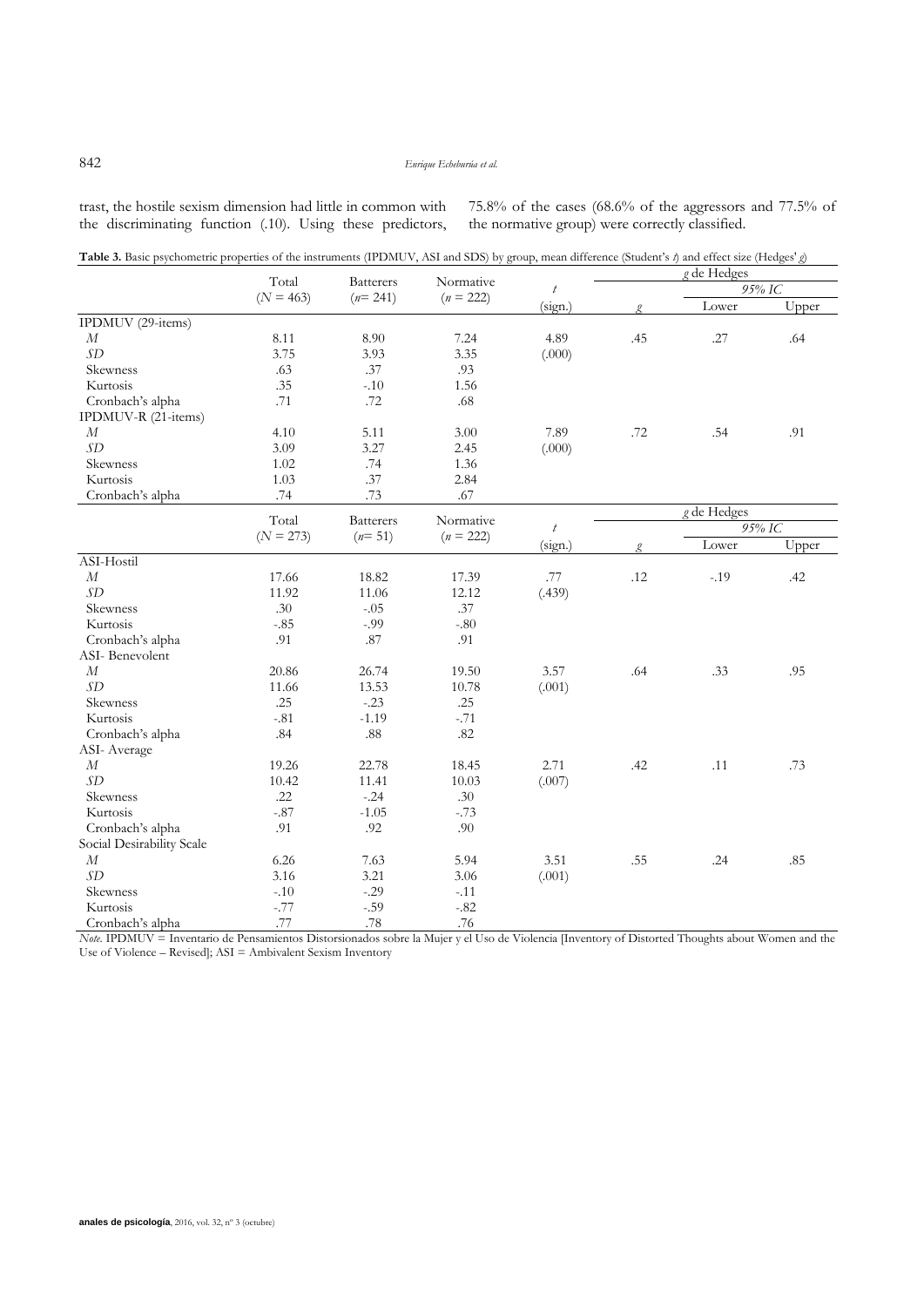| Cut-off points | S        | Е        | VP  | VN  | FN  | FP  |
|----------------|----------|----------|-----|-----|-----|-----|
|                | 2.9%     | 89.6%    | 7   | 199 | 234 | 23  |
|                | $11.6\%$ | $67.6\%$ | 28  | 150 | 213 | 72  |
|                | 25.3%    | $50.9\%$ | 61  | 113 | 180 | 109 |
|                | 39%      | $31.5\%$ | 94  | 70  | 147 | 152 |
|                | $46.9\%$ | $23.4\%$ | 113 | 52  | 128 | 170 |
| ל.             | 58.5%    | $14.9\%$ | 141 | 33  | 100 | 189 |
| 6              | $68.5\%$ | $9.5\%$  | 165 | 21  | 76  | 201 |
|                | 76.8%    | $4.5\%$  | 185 | 10  | 56  | 212 |
| 8              | $85.5\%$ | $2.7\%$  | 206 | 6   | 35  | 216 |
| 9              | $90.5\%$ | $1.8\%$  | 218 | 4   | 23  | 218 |
| 10             | 93.8%    | $1.4\%$  | 226 | 3   | 15  | 219 |
| 11             | $96.7\%$ | $.9\%$   | 233 | 2   | 8   | 220 |
| 12             | $97.5\%$ | $.5\%$   | 235 |     | 6   | 221 |
| 13             | 97.9%    | $.5\%$   | 236 |     | 5   | 221 |
| 14             | 98.8%    | $.5\%$   | 238 |     |     | 221 |
| 15             | $99.2\%$ | $.0\%$   | 239 | 0   | 2   | 222 |

**Table 4.** Selection of descriptive indexes to define cut-off points in the IPDMUV-R.

*Note*: IPDMUV = Inventario de Pensamientos Distorsionados sobre la Mujer y sobre el Uso de Violencia- Revisada [Inventory of Distorted Thoughts about Women and the Use of Violence – Revised];  $S =$  sensitivity;  $\vec{E} =$  specificity;  $TP =$  true positives;  $TN =$  true negatives;  $FN =$ false negatives;  $FP =$  false positives.



**Figure 1.** ROC curve for the two versions of the Inventory of Distorted Thoughts about Women and the Use of Violence. IPDMUV = version with 29 items (dashed line); IPDMV-R = version with 21 items (solid line)

# **Discussion**

If there is a relation between sexist attitudes and violence in intimate relationships (León-Ramírez and Ferrando, 2014), detecting cognitive biases in relation to gender stereotypes and the justification of sexist violence plays an extremely important role in the areas of primary prevention and intervention among partner aggressors. In the latter case, it is a mat-

ter of adapting treatment programs to the specific characteristics of these men. This study has been conducted with a wide sample of aggressors and non-aggressors in a community, validating the IPDMUV-R in a Spanish population and analyzing the dimensionality, reliability and convergent and discriminant validity of the instrument. Similarly, cut-off points to distinguish between aggressors and non-aggressors have also been analyzed. The final result is a smaller scale with 21 items (the IPDMUV-R), in which items in the initial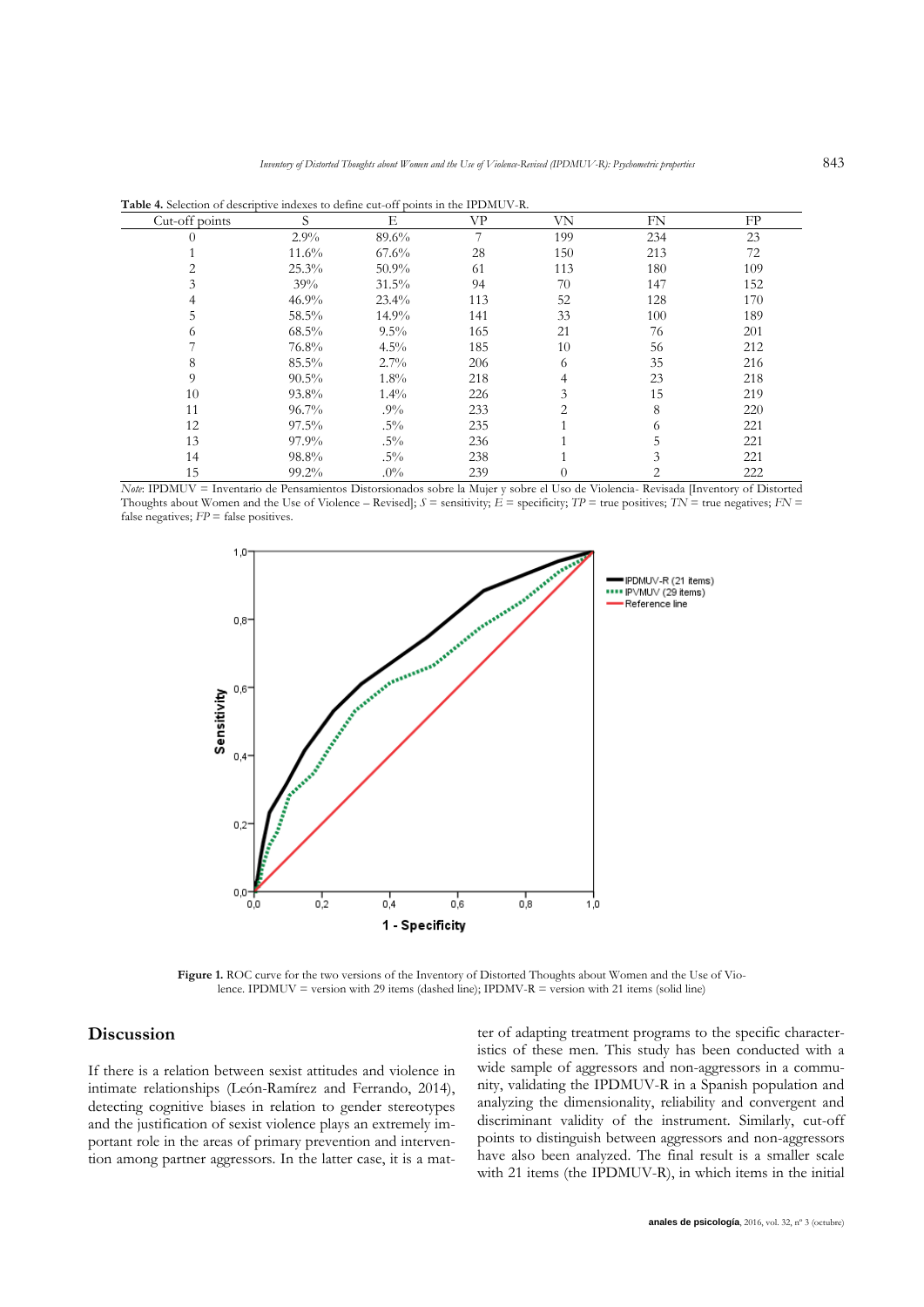version that were not related to the latent variable, were wrongly worded or had become obsolete with the passage of time (Appendix) were removed.

More specifically, the revised and updated 21-item version of the IPDMUV-R has improved psychometric properties and content validity compared with the original 29-item version. In the new version, eight items were deleted (12, 14, 17, 19, 21, 26, 27 and 28). Items 12, 19, 26, 27 and 28 were deleted because of incorrect or complex wording that translates into a low commonality or even an inverse relation to the latent variable (Items 19 and 27). Items 14, 17 and 21 were deleted because, in addition to having a low commonality with the underlying dimension, their contents refer to controversial beliefs much debated in the population (in fact, Items 14 and 17 obtained a score statistically higher in the normative group than in the group of aggressors) and whose response can be conditioned in part by social desirability. Two previous studies (Ferrer et al., 2006; Loinaz, 2014) also suggested deleting Items 19, 27 and 28.

In this study, the IPDMUV-R allows significant distinguishing between partner aggressors and non-aggressors to a greater extent than benevolent and hostile sexism in the ASI. Similarly, the study by Torres and López-Zafra (2010) also showed that according to the IPDMUV, male prisoners convicted of gender violence maintain more negative attitudes toward women, blaming them for the abuse, compared with non-prisoner males.

However, unlike previous validation studies (Ferrer et al., 2006; Loinaz, 2014), the IPDMUV-R presents a onedimensional structure with a dichotomous response format (which impedes the central tendency response) and has, as an added value, elements to interpret subjects' scores and thus help identify people with cognitive biases related to distorted thoughts regarding women and the use of violence. Establishing the cut-off point at 8 helps distinguish aggressors (or potential aggressors) from non-aggressors. Consequently, we emphasize the importance of the decisions that may be made as a result of this instrument. The scale measures a concept of enormous social relevance, and when used to classify subjects according to their reference population, this scale shows acceptable sensitivity. In this sense, the scale can be of great help in predicting the violent behavior of people who have these cognitive distortions. Such prediction can protect victims (Echeburúa, Corral and Amor, 2002) and adapt treatment for aggressors who seek help with this problem.

# **References**

- Amor, P. J., Echeburúa, E., & Loinaz, I. (2009). ¿Se puede establecer una clasificación tipológica de los hombres violentos contra su pareja? [Is it possible to establish a typological classification of the intimate partner batterers?]. *International Journal of Clinical and Health Psychology, 9,* 519-539.
- Boira, S., López, Y., Tomás-Aragonés, L., & Gaspar, A. R. (2013). Intervención psicológica en la comunidad en hombres condenados por violencia de género [Efficacy of different treatment modalities in men convicted of intimate partner violence]. *Anales de Psicología, 29*, 19-28. doi: 10.6018/analesps.29.1.130631

This instrument, in its original version, was shown to be sensitive to therapeutic change in various studies with larger samples (Echeburúa et al., 2009; Echeburúa and Fernández-Montalvo, 2009); however, other studies obtained different findings (Boira et al., 2013; Loinaz, 2014). Discrepancies regarding this issue may be because of the wording of some items or the various samples used (in the community, with a conditional suspended sentence or in prison). Although more research is required, there are solid theoretical and empirical bases for considering that the reduction or disappearance of violence against intimate partners is associated with the modification of cognitive distortions related to women and violence (Carbajosa, Boira and Tomás-Aragonés, 2013; Echeburúa, 2013; Echeburúa, Fernández-Montalvo and Amor, 2006; Lilac, Oliver, Galiana and Gracia, 2013).

This study has some limitations. Considering that there are various types of violent men (Amor, Echeburúa and Loinaz, 2009), the sample of aggressors, although wide, comprises men who came voluntarily to a treatment program and is not representative of aggressors who, because of the social criticism toward these behaviors, minimize the problem and do not seek help. From a methodological perspective and because of the difficulties in obtaining a sample of aggressors, cross-validation was not conducted, a step recommended to create an improved version of the test with more psychometric guarantees. Finally, although the instrument can distinguish between aggressors and the normative population in an acceptable manner, its reliability was not sufficiently high.

Another suggestion for future research is comparing the instrument with different types of abusers under treatment (in the community, with conditional suspension of a sentence and in prison) by cross-validation to revise the psychometric properties of the instrument and to establish a differential diagnosis in these subgroups based on their cognitive distortions. As in previous studies (Ferrer et al., 2006; Loinaz, 2014), using a Likert-type scale to determine test reliability increments with regard to the use of dichotomous items may also be appropriate. Finally, it would be desirable to examine the low predictive capacity of the hostile sexism dimension to differentiate between aggressors and the normative population. It would be useful to determine whether this low predictive capacity is attributable to the evaluation context, to social desirability, to the influence of preventive campaigns on gender violence or to education level.

- Carbajosa, P., Boira, S., & Tomás-Aragonés, L. (2013). Difficulties, skills and therapy strategies in interventions with court-ordered batterers in Spain. *Aggression and Violent Behavior, 18*, 118-124. doi: 10.1016/j.avb.2012.11.005
- Crowne, D. P., & Marlowe, D. (1960). A new scale of social desirability independent of psychopathology. *Journal of Consulting Psychology, 24*(4), 349-354. doi:10.1037/h0047358
- Díaz-Aguado, M. J. (2006). Sexismo, violencia de género y acoso escolar. Propuestas para una prevención integral de la violencia [Sexism, gender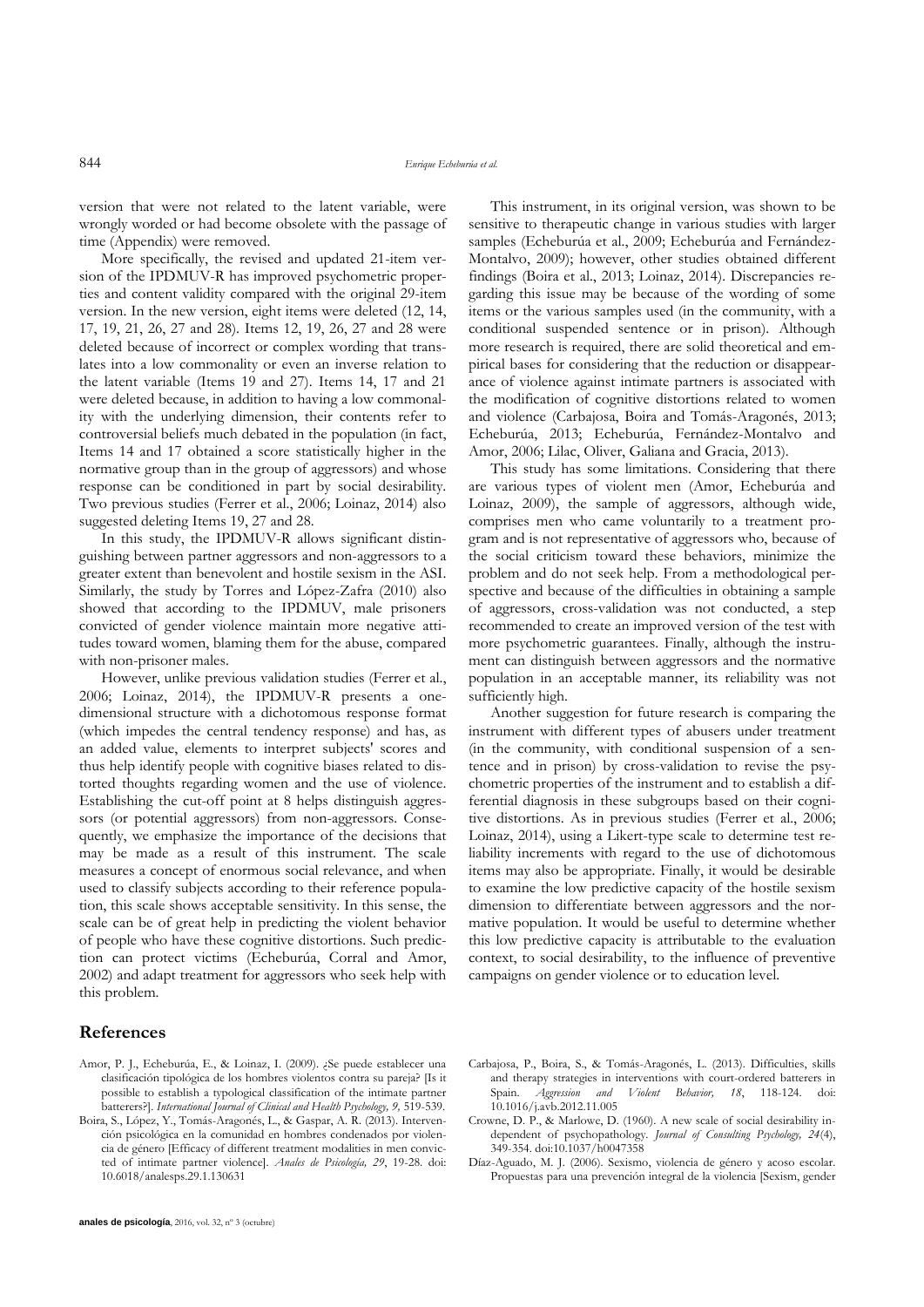violence and bullying. Proposals for a comprehensive prevention of violence]. *Revista de Estudios de Juventud, 73*, 38-57.

- Díaz-Aguado, M. J., & Martín, G. (2011). Convivencia y aprendizaje escolar en la adolescencia desde una perspectiva de género [School coexistence and learning in adolescence from a gender perspective]. *Psicothema*, *23*(2), 252-259.
- Echeburúa, E. (2013). Adherencia al tratamiento en hombres maltratadores contra la pareja en un entorno comunitario: Realidad actual y retos de futuro [Adherence to treatment in male batterers against their intimate partners in a community setting: State of the art and future challenges]. *Psychosocial Intervention*, *22*(2), 87-93. doi:10.5093/in2013a11
- Echeburúa, E., Corral, P., & Amor, P. J. (2002). Evaluación del daño psicológico en las víctimas de delitos violentos [Evaluation of psychological harm in the victims of violent crime]. *Psicothema, 14 (supl.),* 139-146.
- Echeburúa, E., & Fernández-Montalvo, J. (1998). Hombres maltratadores [Male batterers]. In E. Echeburúa, y P. Corral (Eds.), *Manual de violencia familiar* (pp. 70-175). Madrid, España: Siglo XXI.
- Echeburúa, E., & Fernández-Montalvo, J. (2007). Male batterers with and without psychopathy: An exploratory study in Spanish prisons. *International Journal of Offender Therapy and Comparative Criminology*, *51*(3), 254- 263. doi:10.1177/0306624X06291460
- Echeburúa, E., & Fernández-Montalvo, J. (2009). Evaluación de un programa de tratamiento en prisión de hombres condenados por violencia grave contra la pareja [Evaluation of a treatment program in prison for men convicted of serious violence against their partners]. *International Journal of Clinical and Health Psychology, 9*, 5-20.
- Echeburúa, E., Fernández-Montalvo, J., & Amor, P. J. (2006). Psychological Treatment of Men Convicted of Gender Violence: A Pilot Study in Spanish Prisons. *International Journal of Offender Therapy and Comparative Criminology*, *50*(1), 57-70. doi:10.1177/0306624X05277662
- Echeburúa, E., Sarasua, B., Zubizarreta, I., & Corral, P. (2009). Evaluación de la eficacia de un tratamiento cognitivo-conductual para hombres violentos contra la pareja en un marco comunitario: una experiencia de 10 años (1997-2007) [Assessment of the effectiveness of a cognitivebehavioral treatment for violent men against their partners in a community framework: A 10-year experience (1997-2007)]. *International Journal of Clinical and Health Psychology, 9*, 199-217.
- Expósito, F., Moya, M., & Glick, P. (1998). Sexismo ambivalente: medición y correlatos [Ambivalent sexism: Assessment and correlates]. *Revista de Psicología Social, 13*(2), 159-169.
- Fernández-Montalvo, J., & Echeburúa, E. (1997). Variables psicopatológicas y distorsiones cognitivas de los maltratadores en el hogar: un análisis descriptivo [Psychopathological variables and cognitive distortions of abusers in the home: A descriptive analysis]. *Análisis y Modificación de Conducta, 23,* 151-180.
- Ferrando, P. J., & Chico, E. (2000). Adaptación y análisis psicométrico de la escala de deseabilidad social de Marlowe y Crowne [A Spanish version

of the Marlowe and Crowne's social desirability scale]. *Psicothema*, *12*(3), 383-389.

- Ferrer, V. A., Bosch, E., Ramis, E., Torres, G., & Navarro, C. (2006). La violencia contra las mujeres en la pareja: creencias y actitudes en estudiantes universitarios/as [Domestic violence: Beliefs and attitudes in university students]. *Psicothema*, *18*(3), 359-366.
- Fox, C. L., Hale, R., & Gadd, D. (2014). Domestic abuse prevention education: Listening to the views of young people. *Sex Education*, *14*(1), 28- 41. doi:10.1080/14681811.2013.816949
- Glick, P., & Fiske, S. T. (1996). The Ambivalent Sexism Inventory: Differentiating hostile and benevolent sexism. *Journal of Personality and Social Psychology*, *70*(3), 491-512. doi:10.1037/0022-3514.70.3.491
- Jöreskog K. G., & Sörbom D. (1996). *LISREL 8: User's reference guide*. Chicago, IL: Scientific Software International.
- León-Ramírez, B., & Ferrando, P. J. (2014). Assessing sexism and gender violence in a sample of Catalan university students: A validity study based on the Ambivalent Sexism Inventory and the Dating Violence Questionnaire. *Anuario de Psicología, 44,* 327-341.
- Lila, M., Oliver, A., Galiana, L., & Gracia, E. (2013). Predicting success indicators of an intervention programme for convicted intimate-partner violence offenders: the Contexto Programme. *The European Journal of Psychology Applied to Legal Context, 5*, 73-95.
- Loinaz, I. (2014). Distorsiones Cognitivas en Agresores de Pareja: Análisis de una Herramienta de Evaluación [Cognitive distortions among partner-violent men: Analyzing an assessment tool]. *Terapia Psicológica*, *32*(1), 5-17. doi:10.4067/S0718-48082014000100001
- Lorenzo-Seva, U., & Ferrando, P. J. (2006). FACTOR: A computer program to fit the exploratory factor analysis model. *Behavior Research Methods*, *38*(1), 88-91. doi:10.3758/BF03192753
- Morata, M. A., & Holgado-Tello, F. P. (2013). Construct validity of Likert scales through Confirmatory Factor Analysis: a simulation study comparing different methods of estimation based on Pearson and polychoric Correlations. *International Journal of Social Science Studies, 1*(1), 54- 61.
- Reynolds, W. M. (1982). Development of reliable and valid short forms of the Marlowe-Crowne social desirability scale. *Journal of Clinical Psychology, 38,* 119-125.
- Torres, E., & López-Zafra, E. (2010). Diferencias en cultura del honor, inteligencia emocional y pensamientos distorsionados sobre las mujeres en reclusos y no reclusos [Differences in cultures regarding honor, emotional intelligence and distorted thoughts about women in prison inmates and non-prisoners]. *Boletín de Psicología, 100*, 71-88.
- Yang-Wallentin, F., Jöreskog, K. G., & Luo, H. (2010). Confirmatory factor analysis of ordinal variables with misspecified models. *Structural Equation Modeling*, *17*(3), 392-423. doi:10.1080/10705511.2010.489003

*(Artículo recibido: 82-7-2015; revisado: 25-10-2015; aceptado: 19-11-2015)*